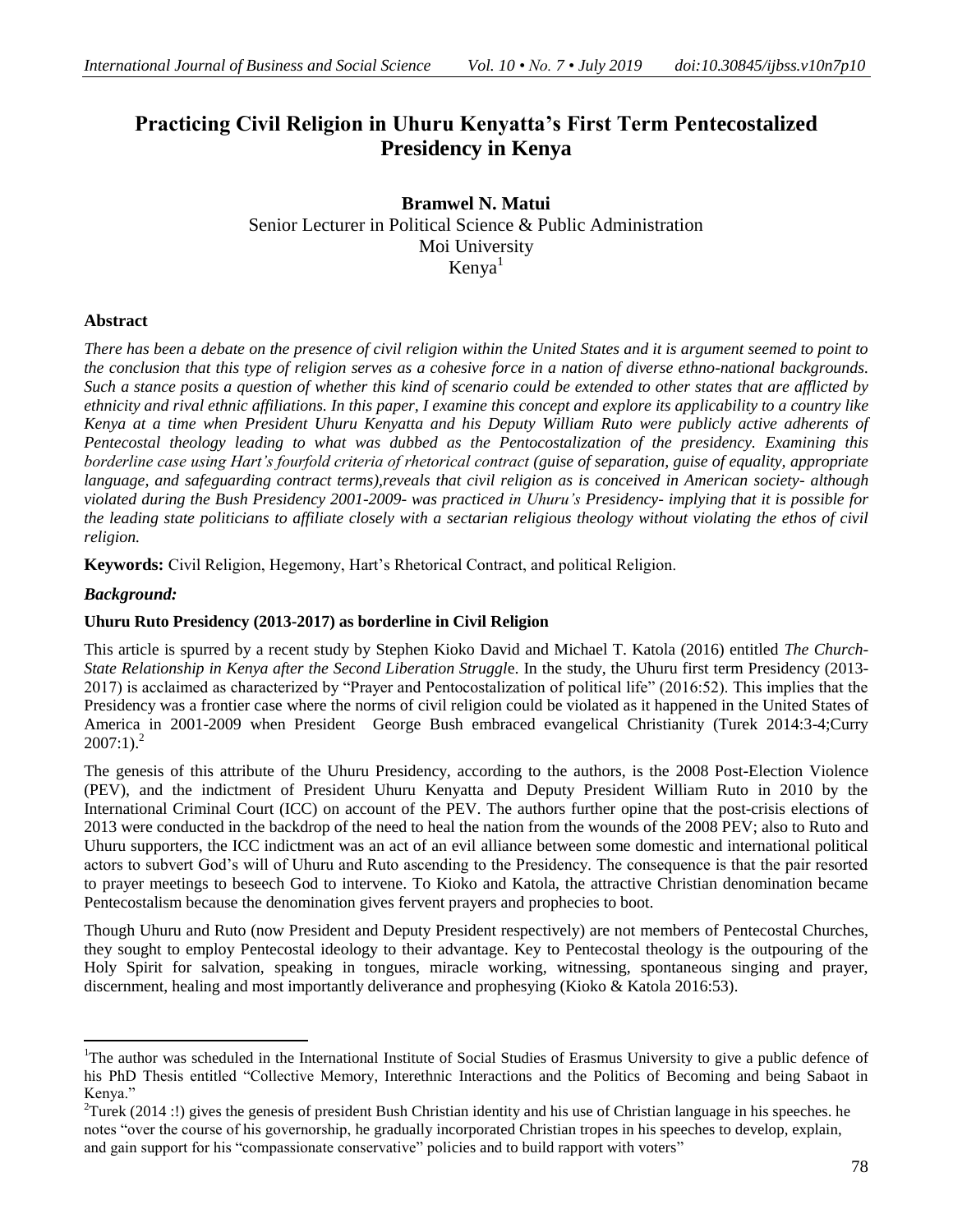The authors opine that prophesy became attractive to both leaders because in their respective communities (Kalenjin and Kikuyu), prophets play a big role in social life for they guide and foretell future events with confidence. The Pentecostal clergy fulfilled this role by speaking of the duo as political servants of God that were unstoppable and who would deliver the Kenyan people to the promised land of healing and development. The rallies that followed thus came to be viewed as politics fusing with Pentecostalism to erase the divide between religion and politics. The two were sworn in March 2013 as President and Deputy President and their victory was viewed as divine victory: the duo knelt when they were being sworn and after that would frequently appear in Pentecostal church services. This analysis by Kioka and Katola begs the question: did the Uhuru Presidency, because of Christianizing their public life, violate the rhetorical contract underpinning civil religion? The rhetorical contract suggests that a President in public life should communicate in a manner that unites the country by avoiding sectarian religious theology. The two authors suggest that the "Jubilee government has been a government of Christianity" (Kioko & Katola 2016:53). But looking closely at the quotes given to justify this, to me, does not appear to suggest that the divide between religion and state was breached. I will give two quotes beforehand to herald my conviction of this. After being inaugurated, President Uhuru Kenyatta is said to have visited "Kisima cha Nehema Church on Sunday March 10th2013" in which he stated:

I am happy to join you once again today for prayers to thank God for his blessings and for the peace he has given us. Am grateful for your prayers and I have come to fulfill the promise I made during the [political] campaigns that I will be back to give thanks to God when I emerge victorious (Kioko & Katola 2016:54).

The above quote reveals President Uhuru Kenyatta using the non-denominational title for God. Secondly, President Uhuru uses the collective pronoun "us" to indicate that the pronoun refers to the Kenyan people generally. Thus this speech seems to confirm that Uhuru, in his speech, did fulfill the rhetorical contract of a civil religion. The speech given by Deputy President William Ruto on Sunday March 10, 2013 does not appear to have violated civil religion either for the reasons given for the speech of Uhuru Kenyatta. He was attending church in Faith Evangelistic Ministry in Karen. Ruto said this as tears of joy flowed as he reflected on the victory in election:

I have not cried like this for many years. The only time I remember crying like this was when I was a little boy and my mother is here to attest to that. My wife knew me as a strong man because she had never seen me emotional like this….The same God who gave us victory against all odds will do more exceedingly and abundantly for us. It will be more than the people of Kenya want. God is going to do great things for this country (Kioko& Katola 2016:55).

This means that in a society of secularized state and non-secularized society (Habermas 2011:22), even when a president is using a sectarian religious organization for instrumental purposes, the President can still be aware of public ethics that require observing the rhetorical contract of the separation of state from religion; this means that a head of state "preaches" a civil sermon that leads to the classification of his/her speech as civil religion. In the foregoing analysis, I have shown that although the President and the Deputy President attended Pentecostal churches for political aims, the two leaders still managed to practice civil religion since in their speeches the non-denominational God is beseeched, and the audience was the plural Kenya rather than the immediate Pentecostal audience.

#### *The Scholarship on Civil Religion*

Recent scholarship has posited that there is a phenomenon called civil religion in the United States of America (Banchoff 2014; Curry 2007). China's renegotiation of Han Confucianism has also been interpreted as an act of the country developing a civil religion to be its global cultural identity brand (Paramore, 2015). The concept of civil religion was part of a counter argument to scholars who posited that the world had become secularized and religion had been jettisoned from the public sphere (Turner 2011: 5; Okon 2013:30). Turner has observed that such a proposition only applied to northern Europe and not the rest of the world. In the rest of the world: Africa, Latin America, Asia and northern America- according to Turner- religion was still a portent force. In fact some thought that scholars should make a difference between government and society and that secularization of government apparatus should not mean secularization of society (Habermas 2011: 23).

Habermas thinks that bracketing off of government from the influence of one religion in society does not mean that religious groups in the wider society are gagged from pursuing their religious beliefs and practices. In the same vein, religious groups as part of civil society are seen as participating with the non-religious in the public sphere; deliberating on the flexing issues of governance and setting the parameters for enactment of the supreme laws of the land, in the making of acts of parliament and other written laws. But perhaps the boldest and the most innovative criticism of the secularization thesis is the proposition that there exists a civil religion in America and China that makes the continuation of religion a political force in the public sphere. The main argument for the need of civil religion in a country is that it acts as a cohesive force (a hegemonic force) in a nation of diverse ethno-national backgrounds.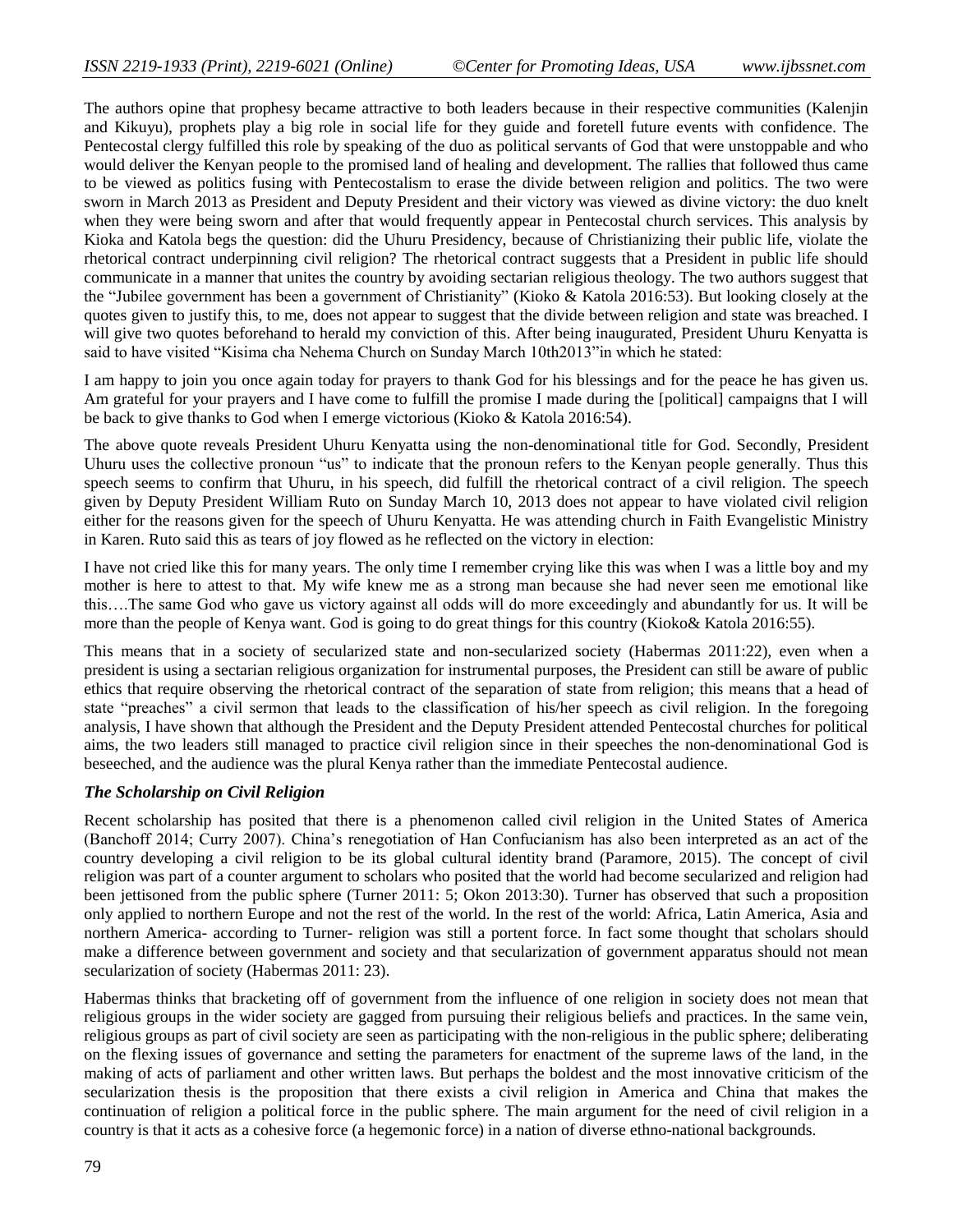Philip S. Gorski (2008) in an article *Civil Religion Today* posits that civil religion in America acts like a glue that holds the state together even in cut-throat political contests in contemporary America; it provides a restraining base that prevents politics from getting degraded into extreme egoism and which therefore can count as a disciplinary power facilitating the winner to celebrate and the looser to congratulate the winner. To Gorski where civil religion has been weak in America, this has hurt public interest as seen in political stalemates that has affected the operations of government.

It is an American scholar Robert Bellah in 1967 who stirred the debate by claiming that a civil religion existed in America and this could be seen as a type of generic religion that unified the diverse American people. There are two sources of civil religion in America: Old Testament Theology of the covenant people and the Civic Republican virtues Gorski 2008:4; Bailyn 1992). Covenant with God was an important theology of the New England Puritans who performed a ritual of fidelity to the covenant with God, before departing to the New Land, establishing new towns or new churches (Gorski 2008:4). Classical Civic Republicanism as the second source of civil religion in America, posit that to be free is to be without servitude of any kind including dysfunctional behaviours; it also argued that civic virtues in society protect society from destructive tendencies (Gorski 2008:5).Both Covenant Theology and Civic Republicanism share the tradition of freedom in life, that society should be based on moral foundations; in the same vein, both warn of cyclical kind of social life where vile can lead to virtue and virtuous behavior can degenerate to the phase of vice filled society (Gorski 2008:5-6). Civil religion promotes the view of society where state and religion is separate, but politics is seen as constituted by religion, and citizens in their diversity are encouraged to deploy "religioethical argumentation" to justify their actions and judgment (Gorski 2008:10).

Kiri Paramore (2015: 274) in his article, *Civil Religion and Confucianism: Japan's past China's Present and the current boom in Confucianism* has provided a view that civil religion arises out of social struggles in society. While discussing secularist ideology- a national morality- seen as equivalent to civil religion in mid twentieth century Japan. Paramore argues that this national morality was a product of hegemonic articulation that included state Shinto, various strands of Buddhism, Catholicism, among other religions and state structures which interfaced to develop the national morality of this country. Paramore thus concludes that the national morality was not imposed on society by the state but was rather a sociological phenomenon. Paramore argues further that in this country, the school and the army saw a budding secularist ideology brand of nationalist morality that was advocated by the leading public academician Inoue Testujiro (1855-1944). The non-religious strand of national morality was constructed to contrast Christianity which also vied to influence the school curriculum in Japan (Paramore 2015: 274). Inoue clothed Shinto religion<sup>3</sup> in non-Religious/ secular clothing as something that rhymes with natural sciences (as contrasted with Christianity and Buddhism) in order to hedge it as a national/ public morality that was unifying rather than fragmenting to the Japanese society (Paramore 2015: 274). In this way, Confucianism was deployed in twentieth century Japan as something that is analogous to civil religion (Paramore 2015: 275).

Roderick Hart in his Article The *political Pulpit* (1977) provides the means of empirically verifying if civil religion exists by furnishing the criteria for evaluating if there is balance between political power and the religious in the rhetoric of a political leader. Thus Hart treats a President's public speech as a performative act or a ritual that hail the collective identity of the state rather than sampling the sectarian theology of a religious group. The criteria for this separation are: guise of separation, guise of equality, appropriate language, and safeguarding contract terms (Curry 2007: 32- 38). Guise of separation principle posits that state and religious actors when they acts should keep their identities and their societal mission as separate. The guise of equality requires that both the state and religion be treated in the rhetoric as equals; both can talk about public policy but the religious should just stop at rhetoric, while the government does the actual work of implementing public policy.<sup>4</sup> Thirdly, appropriate language requires that "the religious should not be too political and the political should not be too religious" (Curry 2007:36). Fourthly, safeguarding contract terms means that any of the parties should not talk about specific co-operation in a particular area between the two actors.

Another relevant concept in this study is Michael Foucault's Pastoral power discussed in the *Subject and Power* (Foucault 1982:213 Curry 2007*:25)* where state power is seen as a type of a new pastoral power that is enacted on the population. Foucault differentiates between the old pastoral power which operates in the Christian religions and the new one that acts in the realm of the state. In order to understand if a political leader acts to offset the balance between the state and the religious, it is prudent to differentiate this old and new pastoral power.

 $\overline{a}$ 

<sup>&</sup>lt;sup>3</sup>This is Japanese Confucianism

<sup>&</sup>lt;sup>4</sup>The government should do this without co-opting religious groups in the Government's work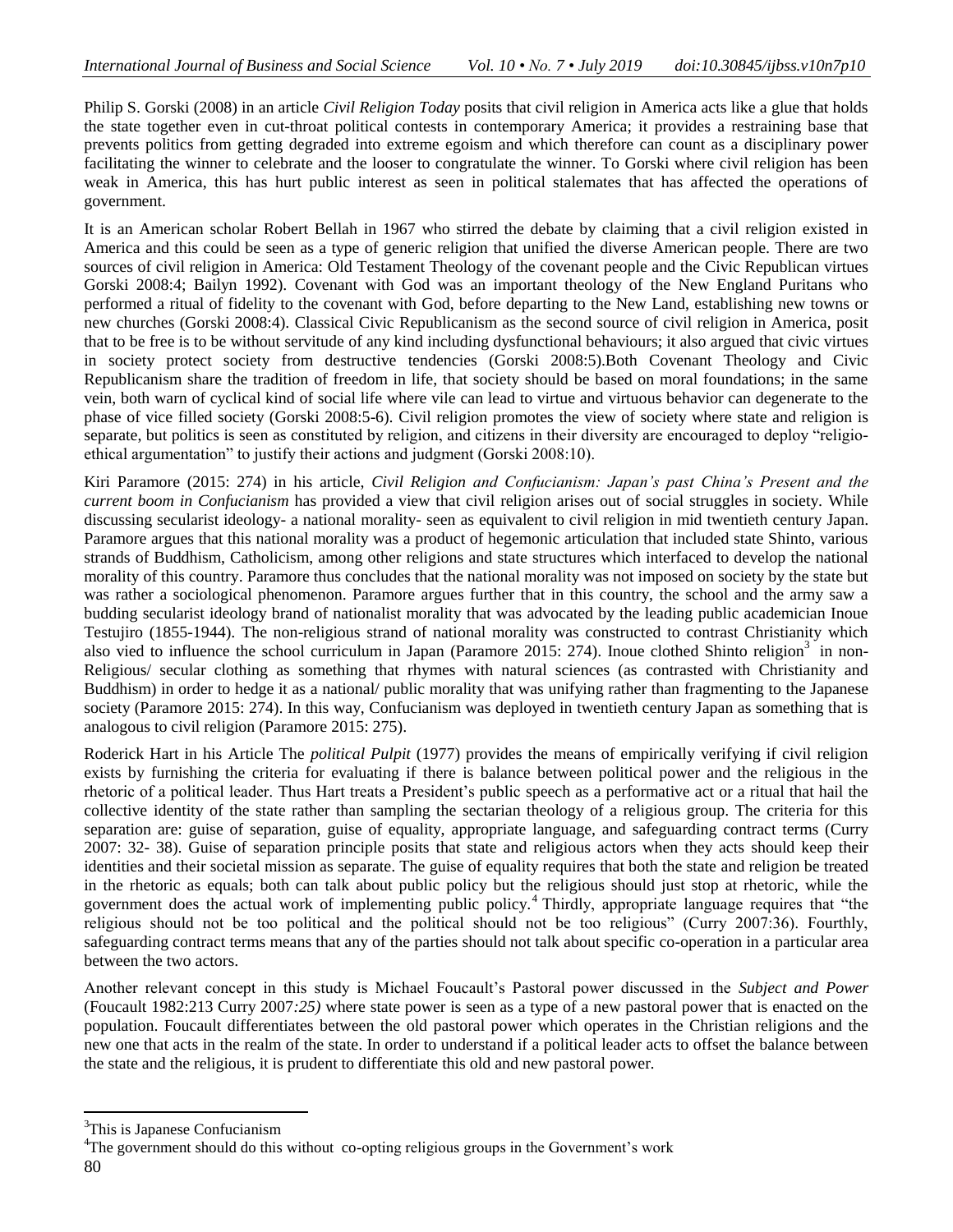The old pastoral power has the following three attributes (Curry 2007:24): 1): the power seeks salvation of an individual in the new earth; 2) it is a dualistic kind of power that commands the flock but at the same time can "sacrifice itself for the lives and salvation of the flock"; 3) it is the exercise of power over both the collectivity and the individual in his or her life course;4) the exercise of power requires knowledge ability of subjects in an in-depth and more intrusive manner so as to monitor the lives for improvement and compliance. The new pastoral power, on the other hand, has the following three attributes (Curry 2007:25-26): 1) salvation is defined in this earthly concerns like achievement of health, education, infrastructure and other concerns ; 2) the exercise of this power entailed an increase in the number of personnel be it within the state apparatus itself or by way of private ventures, welfare societies, benefactors and by philanthropists rather than by religious organizations"; 3) knowledge revolved around the community and the individual.

Among others, hegemony as a concept is important in this study. Laclau Ernesto and Chantal Mouffe (2001) in their book *Hegemony and Socialist Strategy* opine that hegemony is a type of symbolic unity that is articulated amongst people with diverse identities; the individual identities overflow their boundaries to merge and be merged by others so that there is an overlap in political subjectivity to yield all-encompassing symbolic identity (Laclau & Mouffe 2001:11- 12).<sup>5</sup> An important view of hegemony relevant in this study is the one formulated by Antonio Gramsci. Gramsci moved away from the political leadership basis of hegemony to "the intellectual and moral plane" which shifts the articulating/the uniting force in society from economic or class leadership to leadership based on the "ensemble of ideas and values" (Laclau & Mouffe2001:66-76). On the role of religion in articulating various interests, Gramsci admires the Catholic Church for:

―…ability to maintain continuity and social cohesion among the disparate social groups, given that it is able to contain and unify the practical operation of the 'religion of the people' (or the 'simple') and the religion of the intellectuals" (Green 2013:11). $^{6}$ 

Thomas Banchoff (2014:2), although not using the concept "articulating hegemony", argues that the American civil religion refer to "core political values and national narratives embedded in state institutions, articulated across the political spectrum, and linked back to the country's dominant religious traditions."Thus a hegemonic agent builds unity in society through promotion of ideas and cultural values that are meant to knit together societies or sections of communities that have divergent interests and world views. Civil religion, as a neutral theology, should be conceptualized as a hegemonic value system, and the political leader- in a diverse nation-state engaged on it- should therefore be carrying out hegemonic articulation to build nationhood.

# *Problem Statement and Research Objectives*

Kenya is a multi-ethnic and multi-racial state where the question of cohesiveness is a topical issue. The state also has a liberal constitution and this implies that the state is secular, although as already explained, the Kenyan society like the United States is not secularized; rather society is highly religious as the Uhuru first term Presidency (2013-2017) has revealed. This study is guided by the following research questions:-

- 1.What is the social economic and political context, which influenced the practice of civil religion in Uhuru's first term Presidency?
- 2.How do the speeches by Uhuru Kenyatta reflect Hart's 4 rhetorical contract of civil religion?

# *Theory and Methodology*

This study used purpose sampling of two speeches given by Uhuru Kenyatta as President of the Republic of Kenya. These speeches given in annex 1are: 1) Speech 11 given during the Prayer Breakfast on 25th May 2017; and 2) the speech he gave Commemorating KDF Day on  $14<sup>th</sup>$  October 2014. I use the theory of hegemonic articulation in my analysis as a way of viewing the President's speech as an attempt to enact the Kenyan state as a space of political hegemony that knits together the diversity of Kenya to create a unifying national consciousness. The specific criteria of evaluating this diversity are Hart's fourfold criteria of rhetorical contract: guise of separation, guise of equality, appropriate language, and safeguarding contract terms.

 $<sup>5</sup>$ This act of overlapping in political subjectivities is what the authors refer to as symbolic over-determination.</sup> <sup>6</sup>But Gramsci viewed this articulation of disparate groups in Italy as a negative thing for religious common sense did not bequeath the masses with liberating political disposition.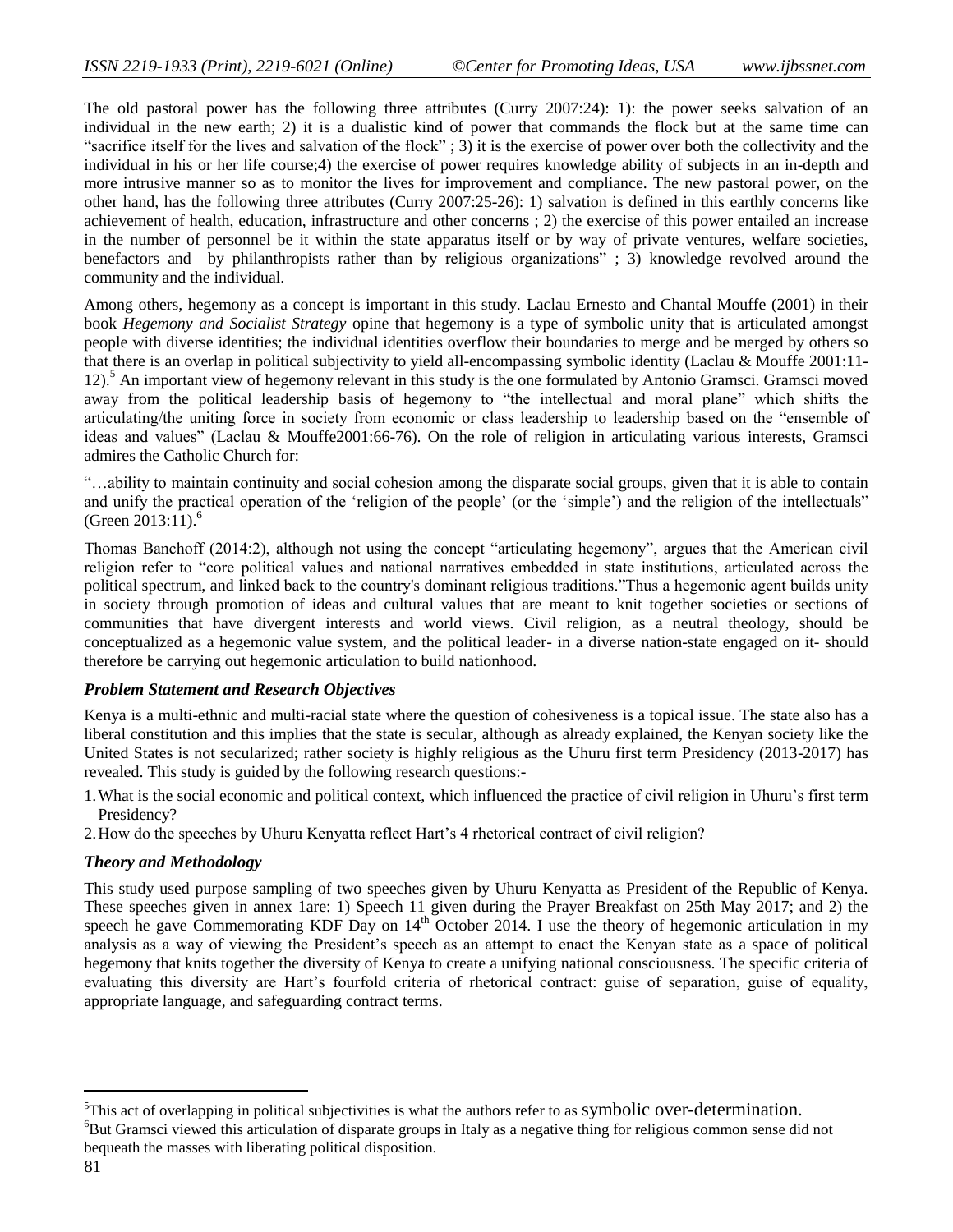# *Context of Civil Religion in Kenya: Two Conflicting Memories of Kenya*

Kenya's civil religion appears to be a product of synthesis of two conflicting past memories that have characterized narration about Kenya: Kenya as an exceptional yet imperfect state- a narrative reflected in President Kenyatta's speech as presented at the end of this section. To me it appears the content of Kenya's civil religion portrays a nation in a quest for a national morality**.** Yet the interesting revelation is that both the exceptionality and the imperfection of the Kenyan state are conjoined memories that can be traced to the era of colonial rule.

The notion of Kenya's exceptionality can be traced to colonial memories of Kenyan highlands' unique attributes of near temperate climate and yet astride the Equator. Indeed the first such observation was made by Joseph Thomson who, while in a travel from the coast of Tanzania to Mumias in western Kenya in 1889, marveled at the beauty of the Kenyan vegetation in Uasin Gishu plateau (Thomson 1897: 94-97; Murunga 1998: 94). It is such reports by Thomson that led some parts of Kenya to be declared white highlands, an area that the white settlers were willing to turn into enclaves of white settlement. In fact Githae-Muge captures such first memories of Kenya by white settlers which involved isolating the pristine beauty of the land with the "savagery" of the natives. Githae-Muge (1978: 13-17) argues that Mrs Espheth Huxley who wrote both fictitious works (*The Flame Trees Of Thika* and *On The Edge Of The Rift)* and the non-fictitious works (*White Man's Country* and *A New Earth*) about Kenya, memorialized Kenya as rich in wild game with a pleasant climate but weak in the human element. Mrs. Huxley in these fictitious and non-fictitious works, views Africans as lower than whites in mental capacities, were lazy, and superstitious. This dualism in colonial thinking was replicated in the design of land in colonial days: a large swathe of land, from Nairobi to Mt Elgon that had cool climate, was declared white highlands (Ward & White 1971: 99). The rest of the land was designated as native reserves. The large scale appropriation of the white highlands from around 1910 had by the late 1920s led to shortage of land amongst the natives who appealed to the colonial government to consider allocating them land (Ward & White 1971: 121). But the European settlers in their defense argued- even with the contrary evidence- that when they took over land, the land was *Terra nullius* implying empty (ArapNg'eny 1970: 122-123; Lam 2004: 138). Some others argued that it was good to dispossess the native Africans and keep the white highlands in the hands of European settlers because the settlers were bearers of civilization and productive force to help the Kenya colony be self-reliant (Huxley 1935: V; Colony & Protectorate of Kenya 1933: 2102-2107; Ward & White 1971: 99).

Africanist scholars view Kenya's modern ills as a product of colonial policies of indirect rule that was characterized by neo-patrimonial relations that was cascaded to the lower levels through African chiefs (Mamdani 1996: 25-27;Berman 1998: 316; Kilingray 2010: 40).The African chiefs were given autonomy to exercise power and could reward those they considered family members, ethnic folks, or friendly; on the converse, African chiefs could discriminate those they considered different(Berman 1998: 317). As already mentioned the colonial government privileged European access to land and marginalized Africans (Materu 2015: 17-21). Additionally, from 1920s right up to 1950s, colonialists only supported African participation of politics at the local level and the space at the national level was frozen (Ochieng 1975: 164). What this implies is that African politicians and scholars have blamed the weakness of the Kenyan state on the colonial policies of divide and rule and the predatory state that managed to continue in the post-independence state as elite impunity, ethnicity and corruption.

In technocratic terms, the selfsame duality in perception of the Kenyan state exists with Kenya seen as exceptional on account of its capitalist market system, stable political system, the origin of mankind and entrepreneurial spirit. Professor Peter Kagwanja, the CEO of African Institute in a recent Daily Nation in March 2019 (Kagwanja 2019) depicted Kenya as a "regional model in the capitalist periphery." To Kagwanja, Kenya's adoption of capitalism, and its experience of a stable political system, and an exemplary 2010 liberal democratic constitution, has made the country the "City in the Hill" in a tumultuous capitalist periphery. The *Magical Kenya* brand has also been bolstered by the archeological narratives in which east Africa and Kenya in particular has been praised as the origin of *Homo Habilis*and *Homo Erectus* (Lahr & Foley 2016; Kenya Tourism board n.d). But Kenyan exceptionalism has increasingly been seen through the prism of human element and talent. Foremost, Kenya has become famed for middle and long distance global athletes that have possibly made Kenya one of the most visible African countries globally (Turner, Santos & Onywera 2014;Wilber & Pitsiladis 2012). Secondly, Kenya in Africa has been famed as a country that is rich in human resources and entrepreneurial spirit, for, Kenyan owned companies are becoming the norm in eastern Africa and are spreading to the rest of Africa (Ngugi 2016). Related to the foregoing is innovation in ICT related products, especially money transfer Mpesa, which has made Kenya one of the foremost countries in financial mobility and financial transactions (Munda 2018; The East African 2015).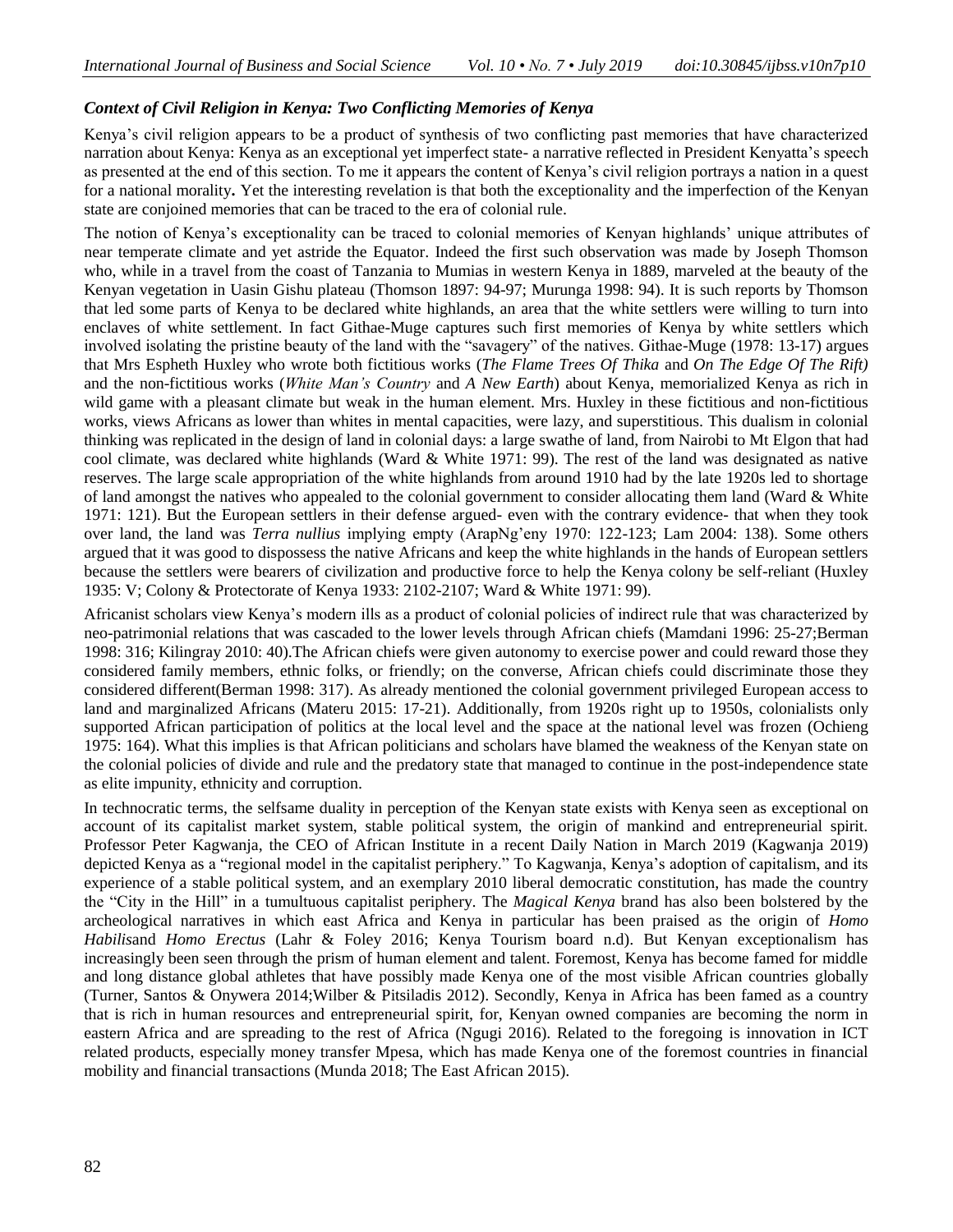Finally Kenya's diaspora in the West have succeeded as professionals and some political roles a case being President Obama whose father was Kenyan to create a more hopeful Kenyan nation as exceptionally endowed in human talent (Wesonga2018; Parsons 2015).<sup>7</sup>

But despite this more positive memorialization of the country that circulates in the public sphere, the other negative side of Kenya is equally a subject of discourse with negative ethnicity, impunity, and corruption taking the lion share of blame. Professor Kagwanja (2019) bemoaned the negative intrusions like high level corruption, negative ethnicity and poor political leadership that was soiling the Kenyan brand. This duality of the Kenyan state is constitutive of the practice of "sermons" of civil religion in Kenya. For example Uhuru Kenyatta stated explicitly about this duality of Kenya in the process lambasting those that seek to emphasize one memory of the two. In a Speech during the Prayer Breakfast on  $2017 25<sup>th</sup>$  May  $2017$ (see speech 1 in annex A) the President stated:

And so it is with those who are ungrateful: they can see what is wrong about Kenya, and they mistake it for the whole. There is an opposite error. There are those who see what is right about Kenya, and they too mistake it for the whole. Let us admit, ladies and gentlemen, that we have sometimes fallen short of God's law. Kenya still has difficulties with corruption. We still have difficulties with leadership. We are still divided among ourselves; we are still divided by religion, by ethnicity, by gender, and by region. These divisions are not of our own making; they are problems we have inherited.

# *Rhetorical contract and Civil Religion during Uhuru first term Presidency*

By civil religion I mean discourses about the transcendental that uses neutral language that unifies all the religious actors in the public sphere. The 2010 Kenyan constitution in its preamble starts by stating "We, the people of Kenyaacknowledging the supremacy of the Almighty God of all creation" (Republic of Kenya 2010: Preamble). The constitution mentions God in a generic manner so that Muslims, Christians, and others that have a supreme being can identify with. In such a case, the constitution enacts the transcendental in a manner that unites people that have competing traditions about the transcendental. This kind of practice in nation states are imperatives of unity to facilitate political parties that can mobilise across religious lines, and generally to enact state identity and loyalty as a crosscutting identity. Thus civil religion is an element of identification with statehood in order to bestow a state with divine origin and therefore social legitimacy. Divine legitimation of the state, it appears, is done because life within the state has a certain level of unpredictability: the state is exposed to war, natural calamities and other challenges where the transcendental need to be appealed to be watchful to the state. Habermas captures such a view:

"Religion" owes its legitimizing force to the fact that it draws its power to convince from its own roots. It is rooted, *independently of politics,* in notions of salvation and calamity and in corresponding practices of coping with redemptive and menacing forces. (Habermas 2011:17).

Thus although the Kenyan constitution is based on democratic self-rule, the legitimizing role of the divine is extinguished (Habermas 2011:21); the religious nature of society suggest that the divine accomplishes his will through the rule bound democratic processes of electoral campaigns and universal suffrage. The implication of the foregoing is that a space where the generic transcendental is mentioned is a ritual space that fosters cohesion and loyalty to the nation. This can be seen in Heroes Day usually celebrated on 22 October each year, and other holidays, including national prayer day, and days, of memorials of Kenya Defence Forces that passed on in the course of duty.

**Prayer Breakfast Meetings**: Annual prayer breakfast meetings in the contemporary Kenyan are spaces where politics and religion fuse and the president's rhetorical contract between the state and religion can be evaluated. The annual breakfast meeting in Kenya started in 2002 after President Kibaki romped into power upon President Daniel Moi's retirement after ruling for 24 years. President Dwight Eisenhower, a devout Jehovah witness by faith, and President from 1953-1961- a time of tumult for the American state, is famed to have founded the breakfast prayer meeting tradition in America (Curry 2007:65). This practice of breakfast prayer meetings has become established in other countries. For example, protestant religious leaders, educated in American seminary colleges, inaugurated Korea National Prayer Breakfast in 1966; in the prayer services, the Korean dictatorial rulers that took power a military coup and ruled between 1962-1967- and who were invited to attended the meetings- were preached to and beseeched to convert to Protestantism and espouse protestant ideals of liberty, equality, and fraternity as the basis of establishing a legitimate politics and national morality (Yoo & Kim 2018:5). The Annual breakfast meetings in Kenya were occasioned by the triumph of second liberation marked by Mwai Emilio Kibaki winning the Presidency in 2002.

 $\overline{a}$ 

 $7$ Parsons Reported that while president Obama, was in a visit in Kenya in july 2015 he referred to himself as "Kenyan-American"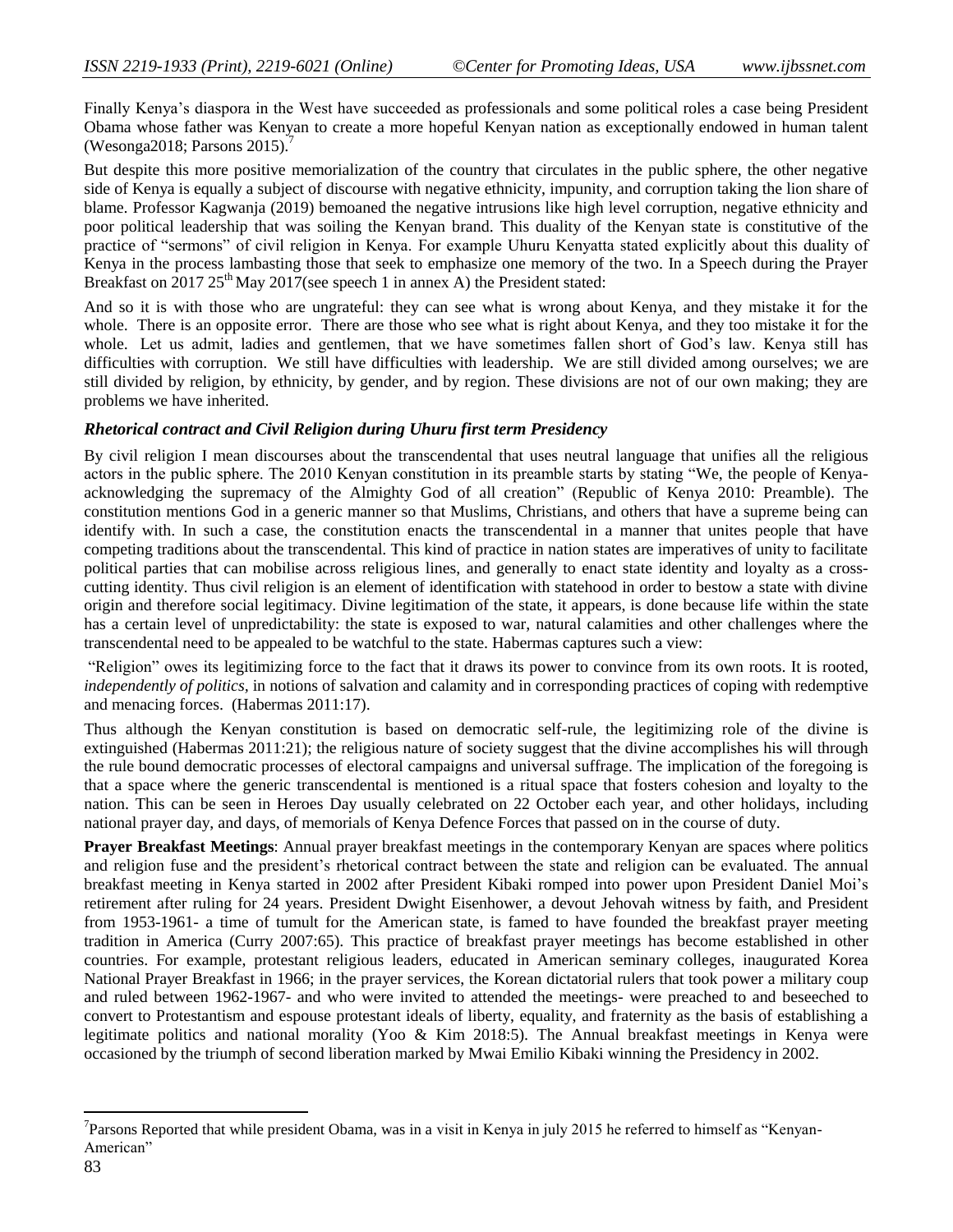This win by Kibaki was also seen as the win by the faith based groups agitating for a greater democratic space in Moi's Presidency between 1985-2002 (Kioko & Katola 2016: 45). The win by Kibaki led to celebrations that included faith based organizations starting faith based annual prayer meetings. In these celebrations, religious leaders were given large part of the proceedings. These celebrations and ceremonies took the form of prayer breakfast meetings, which marked the early period of Kibaki's Presidency (Kioko & Katola 2016: 48).

President Uhuru attended some of this breakfast prayer meetings organized by The Kenya Parliamentary Prayer Fellowship Group and Parliament of Kenya to bring the country leadership together to pray and unite the Nation. On 25th May 2017 at Safari Park Hotel, he noted that "Some of you in the audience today will remember the very first Prayer Breakfast I attended, shortly after I took office." This quote suggests that President Uhuru Kenyatta did not attend every annual prayer breakfast. In what follows, I evaluate President Uhuru's speech based on the four criteria discussed by Hart (1977): The criteria for this separation are: guise of separation, guise of equality, appropriate language, safeguarding contract terms. As for guise of separation between religion and state, the President appears ware of this separation when he recognizes the religious group as the other by stating:

―Second, we have a duty of gratitude to the generations that came before us: the generations that fought for independence, the campaigners for democracy in the 90s; the thousands upon thousands of public servants who keep us safe; and the Churches, temples and mosques which have been such important teachers of moral truth throughout our history"

In the third line of the above speech, President Uhuru mentions different religious groups as the builders of Kenya's moral norms and values. He does not privilege one religion; in the same vein, he implies that the state is not the same thing as a religious group. The above lines, in attributing the moral and spiritual fabric to religious organizations, also suggest that President Uhuru Kenyatta fulfilled the rhetorical contract on the recognition of equality of state and religion in their respective spheres. The President talked about salvation in this world in terms of socio-economic development, in the following sectors: education. Health, transport and governance as matters that the Kenyan people have achieved as "God's blessings." Although the President mentions God's blessings, it is clear that he attributes the acts of success to Kenyans operating as a free people in an independent state. On appropriateness of language, the language in the speech is religious in tone but not a sectarian theology, it is a civil language. Although President Uhuru cites three versus from the Bible: Psalms 136:26, Ephesians 2:8, and Psalm 133:1, it is clear that his intention is to use the word God in a non-denominational manner. In the three versus, he talks of God of heaven" as the one that has bestowed blessings on the Kenyan nation. The use of "blessing" here is not in reference to salvation in the other world but salvation in this world in the four areas mentioned in this speech: education, health, transport and governance. The lines on diversity quotes the holy Qur'an injuncting human beings to embrace diversity as a positive thing, is probably a strong use of religious register to preach a civil sermon of religious and ethnic tolerance in the country. As he comes to the conclusion of his speech President Uhuru Kenyatta alludes to the co-operation between the state and religious groups in fostering good governance in Kenya. He states:

…we in government have made every preparation for a free and fair election. But you know, as well as I do, that this is a matter not just for government but for every Kenyan — and, most especially, for all of Kenya's leaders, not least among them her spiritual leaders. By and large the leaders of our churches and mosques and temples have kept Kenyans and their leaders on the straight and narrow path. I ask you, once again, to play that role. Pray for us; and pray for the country. Preach peace; and teach us to love God and our country ever more intensely. Thank you. God bless you all.

In this portion of speech, the president fulfills the fourth criterion of the spiritual contract- safeguarding contract terms. Here although the President is explicit that free and fair elections are the co-operation of the state and religion, he did not divulge the contract terms. He just mentions the cooperation between the two institutions of society in general terms. Thus president Uluru's speech can qualify as a civil sermon and not as a sectarian theological Sermon. Next, I examine the President's speech on Kenya Defence Force (KDF) day on  $14<sup>th</sup>$  October 2014.

# **Kenya Defence Force (KDF) day on 14th October 2014**.

The KDF day was established to commemorate the sacrifice of Kenya Defence forces including honouring those that passed on in the course of duty. Thus each year, the President has an opportunity to attend this event where prayers by the clergy are an important accompaniment.

The somber mood makes the event more religious and the President's speech is meant to have religious overtones. But like the Annual Breakfast speech analyzed above the President's Speech was a civil sermon rather than an exposition of sectarian religious theology. My position is reached following analyzing the speech using Hart's fourfold criteria: guise of separation, guise of equality, appropriate language, safeguarding contract terms. The President recognizes the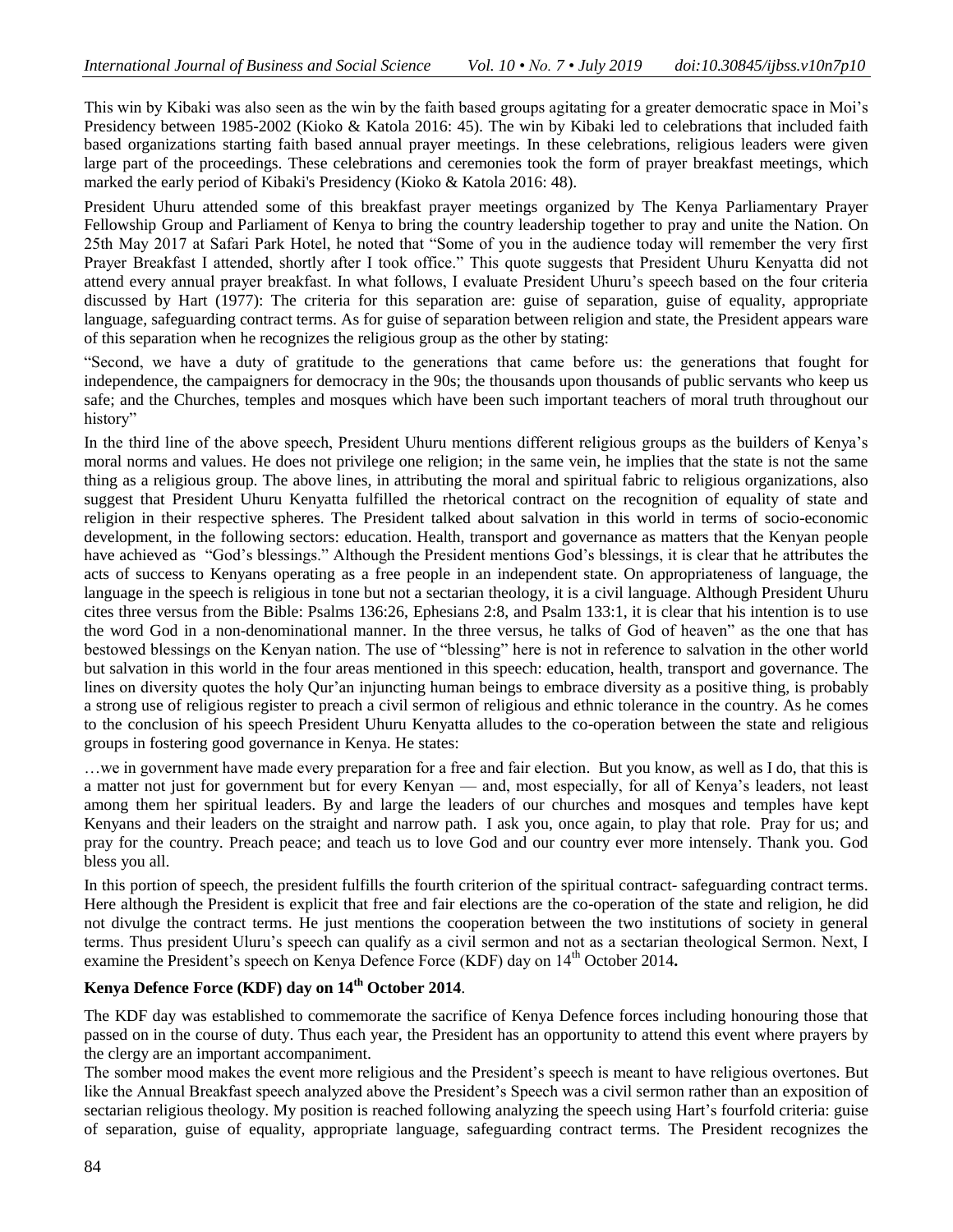separation of state from religion when he states "Unlike the terrorists, we believe in the sanctity of human life; in the dignity of all people, whatever their religion; and in the cohesion of our different communities." In another related line, the President opines "the wide variety of men and women who serve in the KDF- from different regions, and communities, and faiths – shows clearly that you are a living symbol of our national unity." In these two quoted lines, the President takes the state as an identity that binds people from different religions; to an extent that KDF is taken as an exemplary mirror of unity in diversity that Kenya aspires to be. The President's speech also implies a guise of equality in the sense that nowhere does the President indicate that safeguarding the country should be left to religious actors; instead he reiterates that role as the act fulfilled by the heroic acts of the KDF personnel. The third attribute is appropriate language where the President's speech is not overly religious. In fact the speech mentions God only at the end of the speech and he mentions him as a non-denominational God. He states:-

Let me now close by once again expressing my personal grief, and the nation's deep sorrow, at the loss of all those patriotic Kenyans who have fallen in the line of duty. May God grant their souls eternal peace. We will always honour their memory, and we will always strive to live up to the values for which they gave their lives.

The quote, apart from "May God grant their souls eternal peace" which is a signature way of bringing to an end the transcendental civil sermons, in the next lines, transit to what the people in this world should do to the departed. He says the living will memorialize them and emulate their heroic acts of defending their country. Thus the President steers a clear course from the old pastoral speech of personal salvation in heaven.

#### *Conclusion*

This article has revealed that political leaders that exhibit close affinity with sectarian religious ideology can still practice civil religion. President Uhuru Kenyatta was able to do this through the act of bracketing himself off from sectarian theology which he left to the clergy. When he spoke, he was conscious of himself as a "state priest" rather than the priest of a sectarian theology. It appears that President Uhuru Kenyatta, to attain that goal of bracketing himself off from sectarian religious theology, carried out self-evaluation. Self-evaluation has been said to be a tool of keeping one's positive face through carrying out self-identity verification that fits with one's role in changing circumstances(Stets & Burke 2003:6).This position finds resonance with Alexandre Lefebvre's recent article *The End of a Line: Care of the Self in Modern Political Thought* (2016:14); Lefebre opined that the juridical subject is able to take care of self through self-monitoring where he/she could question, restrain or modify his/her actions to rhyme with the requirements of the law and the needs of the wider society.<sup>8</sup> Thus although President Uhuru Kenyatta would attend Pentecostal Christian services and events presided by Pentecostal clergy, as the Head of State that had taken an oath to protect the Kenyan constitution, Kenyatta was able to affirm constitutional order in his speeches.<sup>9</sup>

#### *References*

- Arap Ngeny, Samwel K. (1970). "Nandi Resistance to the Establishment to the British Administration 1893-1906." In Bethwell A. Ogot (Ed.) *Hadith 2*: *Proceedings of the 1968 Conference of the Historical Association of Kenya*  (104-126). Nairobi: The East African Publishing House
- Bailyn, B. (1992). The Ideological Origins of the American Revolution. Cambridge: Harvard University Press
- Banchoff Thomas(2014). "American Civil Religion, Foreign Policy, and the Challenge of Multipolarity."Prepared for International Workshop on The Impact of National Cultures on Foreign Policymaking in a Multipolar World," Berlin, October 3-4, 2014.
- Berman Bruce(1998). "Ethnicity, Patronage and the African State: The Politics of Uncivil Nationalism."African Affairs, Vol. 97, No. 388 (Jul., 1998), pp. 305-341. Oxford University Press
- Colony & Protectorate of Kenya (1933).Kenya Land Commission. Evidence Vol. II. London: Colonial Office, Kenya.
- Curry E, Christina (2007)**.** Civil Religion and Pastoral Power in the George W. Bush Presidency. A Master of Arts Thesis in the College of Arts and Sciences Georgia State University
- Foucault, Michel (1982). "The Subject and Power."Michel Foucault: Beyond Structuralism and *Hermeneutics*. Ed.Hubert L. Dreyfus and Paul Rainbow. Chicago: The University of Chicago Press, 208-226.
- Githae-Mugo, Micere (1978) *Visions of Africa: The Fiction of Chinua Achebe, Margaret Laurence, Elspeth Huxley & Ngugi wa Thiong'o*. Nairobi: Kenya Literature Bureau.

<sup>&</sup>lt;sup>8</sup>Levebre in this article was trying to critique Michael Foucault's idea that modern political thought, characterized by the juridical subject/ the subject of law, is unable to pursue the care of self. Levebre on the contrary states that law can be an instrument to monitor and manage self.

<sup>&</sup>lt;sup>9</sup>The Kenyan constitution has clauses implicit of the presence of civil religion.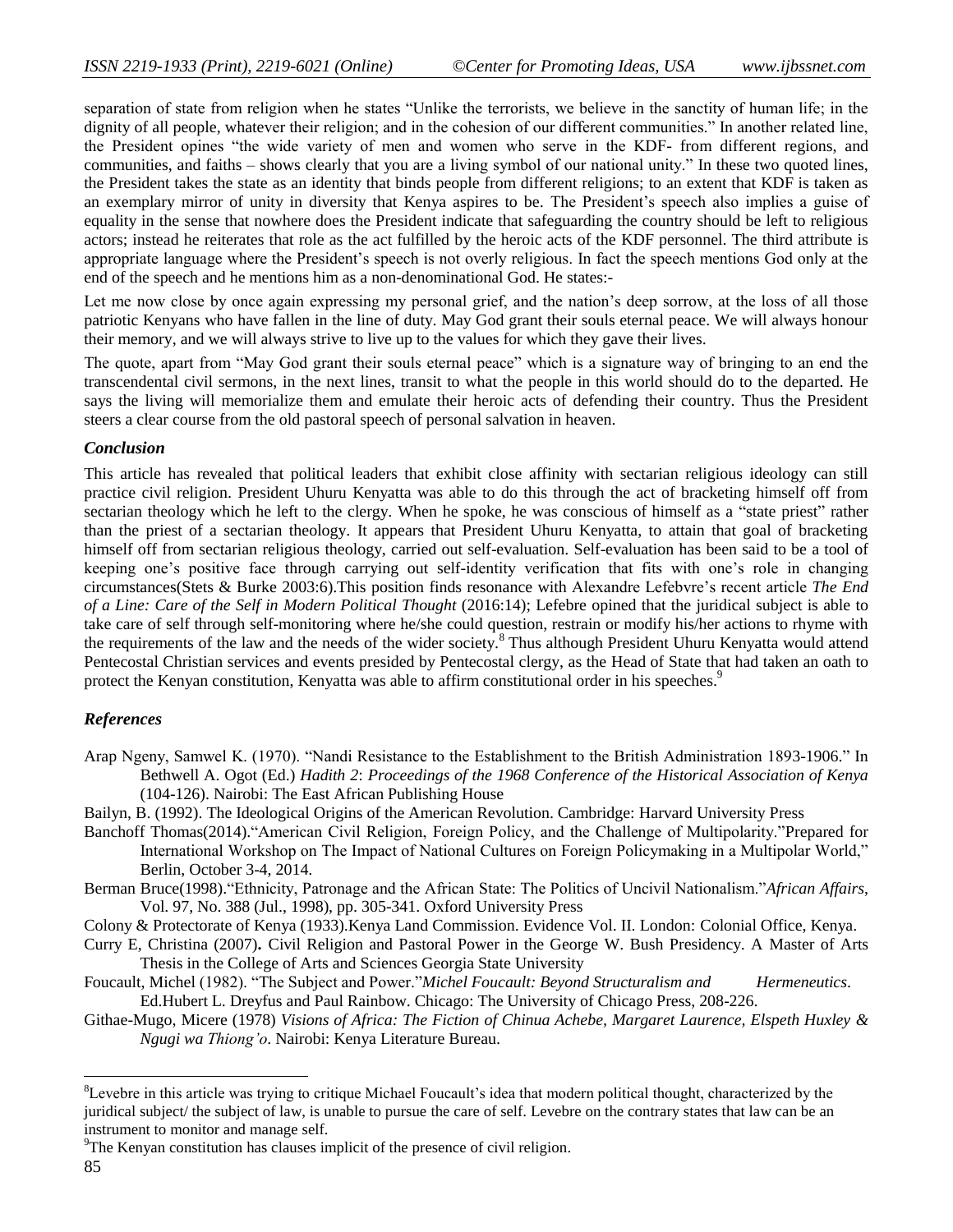Gorski Philip S.(2008). Civil Religion of Today. The ARDA: Association of Religion Data Archives.

- Green Marcus E.(2013). Race, Class and Religion: Gramsci's concept of Subaltermity. The political Philosophies of Antonio Gramsci and B.R. Ambedkar: Itineraries of Dalitsand Subalterns (CosimoZeneed.) New York: Routledge pp.116-128.
- Habermas Jorgen (2011). The political: The Rational Meaning of a Questionable Inheritance of Political Theology. In the Power of Religion in the Public Sphere pp.15-33*:* Judith Butler,Jürgen Habermas, Charles Taylor & Cornel West (eds.) *Thepower of Religion In the Public Sphere*. New York: Columbia University Press.
- Hart, Roderick P.(1977).*The Political Pulpit*. West Lafayette: The Purdue University Press.

Huxley, E. (1935) *White Man's Country*. 1st edition. London: Chatto & Windus

KagwanjaPeter (2019). How Corruption is Sinking the 'Kenya model' and Uhuru Legacy. The Sunday Nation 20 March 2019. Nairobi: Nation Media Group. Accessed on 14 July 2019 at:

[https://www.nation.co.ke/oped/opinion/How-corruption-is-sinking-Uhuru-legacy/440808-5017004-](https://www.nation.co.ke/oped/opinion/How-corruption-is-sinking-Uhuru-legacy/440808-5017004-11w0ugn/index.html) [11w0ugn/index.html](https://www.nation.co.ke/oped/opinion/How-corruption-is-sinking-Uhuru-legacy/440808-5017004-11w0ugn/index.html)

- Kenya Tourism Board (n.d). Kenya Truly the Cradle of Mankind. Accessed on 14 July 2019 at [:http://www.kenyabrussels.com/ckfinder/userfiles/files/about%20Kenya/tourist%20brochures/Cradle\\_of\\_Man](http://www.kenyabrussels.com/ckfinder/userfiles/files/about%20Kenya/tourist%20brochures/Cradle_of_Mankind.pdf) [kind.pdf](http://www.kenyabrussels.com/ckfinder/userfiles/files/about%20Kenya/tourist%20brochures/Cradle_of_Mankind.pdf)
- Killingray, David (2010) *Fighting for Britain. African Soldiers in the Second World War*. Suffock: James Currey.
- Lam, Marvan Clech (2004) "Remembering the Country of their Birth: Indigenous Peoples and Territoriality." *Journal of International Affairs,* 57(2): 129-149.
- Laclau Ernesto & Chantal Mouffe (2001). Hegemony and socialist Strategy: Towards a Radical Democratic Politics. Second edition. London: Verso
- LahirMarta Mirazon& Robert Foley (2016).Chapter 12 Human Evolution in Late Quaternary Eastern Africa, pp.215- 231[.https://www.researchgate.net/publication/301232255\\_Human\\_Evolution\\_in\\_Late\\_Quaternary\\_Eastern\\_Af](https://www.researchgate.net/publication/301232255_Human_Evolution_in_Late_Quaternary_Eastern_Africa/link/59e33487aca2724cbfe36a63/download) [rica/link/59e33487aca2724cbfe36a63/download](https://www.researchgate.net/publication/301232255_Human_Evolution_in_Late_Quaternary_Eastern_Africa/link/59e33487aca2724cbfe36a63/download)
- Lefebvre Alexander. 2016). The End of a Line: Care of the Self in Modern Political Thought Genealogy 2017, 1, 2 pp.1-14
- Mamdani, Mahmood (1996) *Citizen and Subject: Contemporary Africa and the Legacy of Late Colonialism*: New Jersey: Princeton University Press.
- Materu, S.F. (2015) *The Post-Election Violence in Kenya.* The Hague: T.M.C. Asser Press.
- Meng Meng (2012). Chinese Soft power: the Role of Culture and Confucianism**.** A Capstone Project Submitted in Partial Fulfilment of the Requirements of the Renée Crown University Honors Program at Syracuse University
- Murunga, M. Godwin (1998). *The Evolution of Mumias Settlement into an Urban Centre to Circa 1940* (Master's Thesis, Faculty of Arts, Kenyatta University).
- Munda Constant (2018). Kenya firms up innovation Hub Status with Sh14bn deals. Business Daily July 19, 2018 10:26. Nation Media Group. Accessed on 14 July 2019 at [https://www.businessdailyafrica.com/economy/Kenya-firms-up-innovation-hub-status/3946234-4670880-](https://www.businessdailyafrica.com/economy/Kenya-firms-up-innovation-hub-status/3946234-4670880-8n7pk1/index.html) [8n7pk1/index.html](https://www.businessdailyafrica.com/economy/Kenya-firms-up-innovation-hub-status/3946234-4670880-8n7pk1/index.html)
- Ngugi Brian (2019). Kenya overtakes SA as biggest investor in African countries. Daily Nation July 29 2016. Nairobi: nation media group. Accessed on 14 July 2019 at: [https://www.nation.co.ke/business/Kenya-overtakes-SA-as](https://www.nation.co.ke/business/Kenya-overtakes-SA-as-biggest-investor-in-African-countries/996-3320992-y8eciaz/index.html)[biggest-investor-in-African-countries/996-3320992-y8eciaz/index.html](https://www.nation.co.ke/business/Kenya-overtakes-SA-as-biggest-investor-in-African-countries/996-3320992-y8eciaz/index.html)
- Ochieng, William R. (1975).*The First Word: Essays on Kenyan History*. Nairobi: East African Literature Bureau.
- Okon Etim E. (2013).Critical Re-examination of Sociological Theories of Religion. Asian Journal of Social Sciences &Humanities vol. 2 no2 pp 22-36
- Paramore Kiri (2015) "Civil religion and Confucianism: Japan's past China's Present and the current boom in Confucianism''The Journal of Asian Studies / Volume 74 / Issue 02 / May 2015, pp  $269 - 282$
- Parsons Christi (2015). Obama, calling himself 'Kenyan American,' urges African nation to embrace progress.Los Angeles times July 26 25. Accessed on 19 July 2019 at: [https://www.latimes.com/world/africa/la-fg-obama](https://www.latimes.com/world/africa/la-fg-obama-urges-kenyans-to-part-with-old-ways-20150726-story.html)[urges-kenyans-to-part-with-old-ways-20150726-story.html](https://www.latimes.com/world/africa/la-fg-obama-urges-kenyans-to-part-with-old-ways-20150726-story.html)
- Republic of Kenya (2010).Constitution of Kenya, 2010.Nairobi**:** National Council for Law Reporting with the Authority of the Attorney-General.
- Ronning Helge (2014). "How much Soft power does China have in Africa?" Paper Presented at the International Conference China and Africa Media, Communications and Public Diplomacy 10 - 11 September 2014 Beijing
- Stets Jan E.and Peter J. Burke (2003). A Sociological Approach to Self and Identity. Chapter for *Handbook of Self and Identity*, edited by Mark Leary and June Tangney, Guilford Press
- The East African Standard (2015). Kenya tops list of banked population due to high mobile money uptake .April 25 2015. Nairobi: nation media group. Accessed on 19 July 2019 at: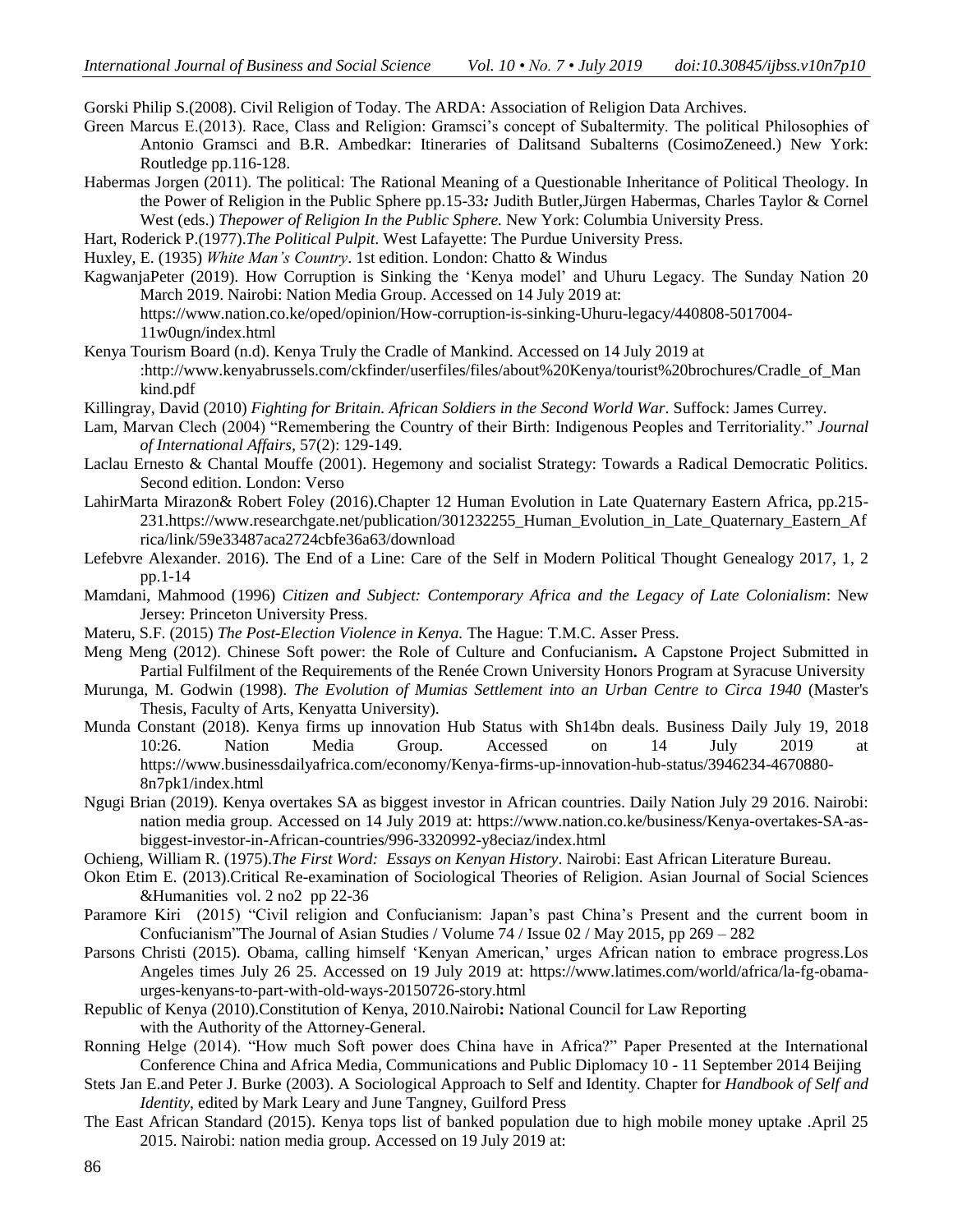[https://www.theeastafrican.co.ke/business/Kenya-tops-list-of-banked-population/2560-2697138](https://www.theeastafrican.co.ke/business/Kenya-tops-list-of-banked-population/2560-2697138-jh9o4iz/index.html) [jh9o4iz/index.html](https://www.theeastafrican.co.ke/business/Kenya-tops-list-of-banked-population/2560-2697138-jh9o4iz/index.html)

- Thomson J. B.(1897). Joseph Thomson, African Explorer : a Biography by his brother, (J.B. Thomson) ; with contributions by friends. London : Samson Low, Marston
- Tucker Ross, Jordan Santos & Vincent Onywera (2014). Analysis of the Kenyan Distance-Running Phenomenon. International journal of sports physiology and performance · August 2014 10, 285-291. https://www.researchgate.net/publication/264745551 Analysis of the Kenyan Distance-[Running\\_Phenomenon/link/550fcb9e0cf2ac2905af1cfa/download](https://www.researchgate.net/publication/264745551_Analysis_of_the_Kenyan_Distance-Running_Phenomenon/link/550fcb9e0cf2ac2905af1cfa/download)
- Turek Francis Lauren (2014).Religious Rhetoric and the Evolution of George W.Bush's Political Philosophy.Trinity UniversityDigital Commons. Accessed on 19 July at:

https://digitalcommons.trinity.edu/cgi/viewcontent.cgi?article=1024&context=hist\_faculty

Turner Bryan S. (2013).Religion and contemporary sociological theories. *Sociopedia.isa*

Ward, E.F. & White W. (1971) *East Africa: A Century of Change 1870-1970*. London: George Allen & Unwin Ltd.

- Wesonga Charles (2018). Kenyans ranked 3rd most hardworking foreigners in US. Daily Nation August 21 2018. Nairobi: nation media group. Accessed on 14 July 2019 at: [https://www.nation.co.ke/news/diaspora/Kenyans](https://www.nation.co.ke/news/diaspora/Kenyans%09ranked-3rd-most-hardworking-foreigners-in-US/2107720-4722054-109n1tx/index.html) [ranked-3rd-most-hardworking-foreigners-in-US/2107720-4722054-109n1tx/index.html](https://www.nation.co.ke/news/diaspora/Kenyans%09ranked-3rd-most-hardworking-foreigners-in-US/2107720-4722054-109n1tx/index.html)
- Wilber Randall L. And Yannis P. Pitsiladis (2012). Kenyan and Ethiopian Distance Runners: What Makes Them So Good? *International Journal of Sports Physiology and Performance,* 2012, 7, 92-102. Accessed on https://www.researchgate.net/publication/225064362 Kenyan and Ethiopian Distance Runners What Makes Them So Good/link/54abb5f90cf2bce6aa1d9b69/download
- Yoo Yohan & Minah Kim (2018). "Korea National Prayer Breakfast" and Protestant Leaders' Prophetic Consciousness during the Period of Military Dictatorship (1962–1987) Religions 2018, 9, 308; doi:10.3390/rel9100308

### **ANNEX A: SPEECHES of UHURU JENYATTA**

1. Speech 1L Prayer Breakfast 2017 25th May 2017.<sup>10</sup>

Good morning, ladies and gentlemen: What a pleasure it is to see you today; and what a pleasure it is to join you for this year's prayer breakfast. Some of you in the audience today will remember the very first Prayer Breakfast I attended, shortly after I took office. Today, I return to the theme I sounded then: gratitude. Psalm 136: 26 requires it of us:"... to give thanks to the God of heaven, for his steadfast love endures forever". Now, this year's breakfast falls at a good time. In a few days, we will celebrate Madaraka; we will celebrate fifty-four years of self-government. It is easy to take our self-rule for granted. It is even easier to forget two things: the sacrifices our fathers made to win that self-government for us, and the grace of God, which has brought us through half a century of struggle and triumph. Look around you. This country has more schools, more hospitals, than our fathers could ever have dreamed of. Kenyans live longer than the generation which celebrated the first Madaraka day. Fewer of our mothers die in childbirth. Many more of our elders live in dignity — a fitting reward for their years of labour. Many more of our children are in school; and many more of them attain the highest international standards. It is much easier to get around the country now than it was, even a few years ago — and, in a few days, it will be even easier, when we officially commission the first phase of the SGR. These are achievements, but we also know that all our achievements are, in the end, God's blessings. For although God does not bless those who don't work, even those who do work should remember the words of Ephesians 2:8: "this is not your own doing; it is the gift of God". So, there is much to be thankful for. I repeat the words with which I began: "We give thanks to the God of heaven, for his steadfast love endures forever". God loves this country; God has blessed this country. We owe him our praise and thanks. I say so  $-I$ emphasize the point – for two reasons. First, there are some of us who have forgotten the duty of gratitude. Second, there are some of us who are complacent. Let me take them in turn. Some of us can only see what is wrong with Kenya, not what is right. Regrettable, but all too true. They cannot see the advances we have made, nor will they give thanks for the achievements that God's guidance has made possible. Today, I want to reach out to them, and to remind then of our duty of gratitude. We ought, first and foremost, to thank God, for the distance he has brought us. Second, we have a duty of gratitude to the generations that came before us: the generations that fought for independence, the campaigners for democracy in the 90s; the thousands upon thousands of public servants who keep us safe; and the Churches, temples and

**<sup>10</sup>** http://www.president.go.ke/2017/05/25/speech-by-his-excellency-hon-uhuru-kenyatta-c-g-h-president-of-the-republic-ofkenya-and-commander-in-chief-of-the-defence-forces-during-the-national-prayer-breakfast-at-safari-park-hotel-nairobi/

Speech by his Excellency hon. Uhuru Kenyatta, C.G.H., President of the Republic of Kenya and Commander in Chief of the Defence Forces during the National Prayer Breakfast at Safari Park Hotel, Nairobi, 25th may 2017.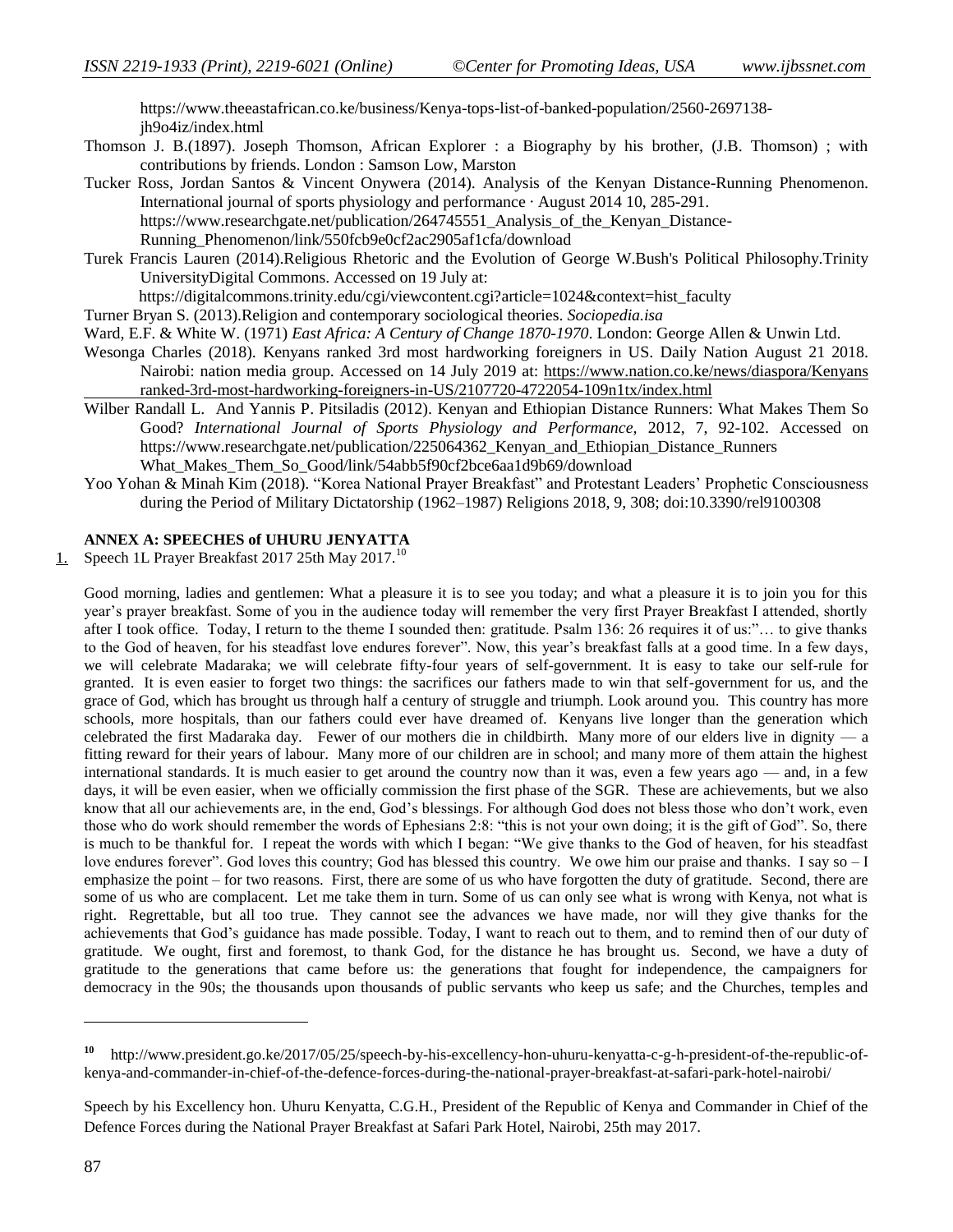mosques which have been such important teachers of moral truth throughout our history. From my vantage point as your President, I have come to a new appreciation of the power of example — and never more so than the example of the church — in the guidance of Kenya's affairs. When I was younger, I sometimes heard it said that an error was a truth pushed too far. And so it is with those who are ungrateful: they can see what is wrong about Kenya, and they mistake it for the whole. There is an opposite error. There are those who see what is right about Kenya, and they too mistake it for the whole. Let us admit, ladies and gentlemen, that we have sometimes fallen short of God's law. Kenya still has difficulties with corruption. We still have difficulties with leadership. We are still divided among ourselves; we are still divided by religion, by ethnicity, by gender, and by region. These divisions are not of our own making; they are problems we have inherited. But even though they are not of our own making, they are most certainly ours to solve. And solve them we will. The first step is prayer: I hold in my mind the words of Psalm 133:1: "How good and pleasant it is when God's people live together in unity!" The second step is to recognise that our diversity is part of God's plan. I was reminded of this by a beautiful verse in the Qur'an, recently pointed out to me: "O Mankind: We created you from a male and a female; and made you into tribes and nations that you may get to know each other". There is nothing wrong with our diversity; but our goal must be unity. Of course, this is not the place for detailed examination of the work of my government, and other Kenyans of goodwill, such as yourselves, to protect and defend our unity. Rather, our purpose today is to consider the broad principles, which govern that unity, and to see whether we have lived up to them. If we haven't, then fraternal correction is in order; where we have lived up to them, fraternal congratulation is appropriate. We will have more to say to each other about this today, and in the weeks to come. Today, I want to close my remarks with a word or two on the elections. We thank God for the opportunity to choose our leaders freely. It is a very precious gift. But we cannot take gifts for granted. That is why we in government have made every preparation for a free and fair election. But you know, as well as I do, that this is a matter not just for government but for every Kenyan — and, most especially, for all of Kenya's leaders, not least among them her spiritual leaders. By and large the leaders of our churches and mosques and temples have kept Kenyans and their leaders on the straight and narrow path. I ask you, once again, to play that role. Pray for us; and pray for the country. Preach peace; and teach us to love God and our country ever more intensely. Thank you. God bless you all.

### **2: Speech Commemorating KDF Day 14th October 2014<sup>11</sup>**

Distinguished Guests,

Ladies and Gentlemen,

It is a pleasure and a privilege to be with you today. I say a privilege because this day is set aside to recognize and to honour our gallant officers, men and women of the Kenya Defence Forces, who have devoted their lives to defending this nation.

Today, we also remember those who lost their lives in various military operations, including international peacekeeping missions, all over the world. There is no greater honour than to share this solemn commemoration with you.

Ladies and Gentlemen,

Kenya's men and women in uniform have always inspired a sense of dedication to duty, pride and professionalism in their rank and file. They have also inspired the nation.

In an age when many military forces in Africa – indeed, in many other parts of the developing world –sank into fruitless politicking, the Kenya Armed forces remained professional, steadfast and loyal to the Government of the day.

The Kenya Defence Forces, born after the promulgation of our new constitution, continues to build on the high standards of professionalism and discipline that its predecessor upheld. That is why it has already become the efficient, modern and patriotic organization that Kenyans are rightly proud of.

Ladies and Gentlemen,

Today, Kenyans join you in honouring those among you whose lives were given in the defence of this nation. We commemorate our fallen heroes in the knowledge that although they are departed, their spirit lives on with us, and in each one of us. Their example lights the way for us, and reassures us that we too are capable of the feats they achieved. As we remember them, let us not forget that defending our nation and region has never been harder than it is today.

We live in an age of potent transnational threats to our security. Severe challenges still trouble our nation and region – among them the evil work of terror networks from around the globe. These terrorists still target unarmed civilians, hoping to create fear in our hearts, and to divide and sow hatred among us. But broadly speaking, we as a nation have, when it matters most, shown a sense of unity and therefore avoided falling into the whims of thieves and murderers. This has been the basis for our success so far.

Part of that resilience is owed to the KDF, whose diligence in protecting the nation and the region from terrorists has been outstanding. Let me commend your exceptional conduct of "Operation Linda Nchi", which culminated in the liberation of Kismayu from the Al Shabaab terrorists, and which has been rewarded with other significant advances in recent months.

<sup>&</sup>lt;sup>11</sup>Speech by h. E. Hon. Uhuru Kenyatta, C.G.H., President andCommander in chief of the Defence Forces of the Republic of Kenya during the KDF day at 3 Kenya Rifles, Lanet, 14th October 2014.